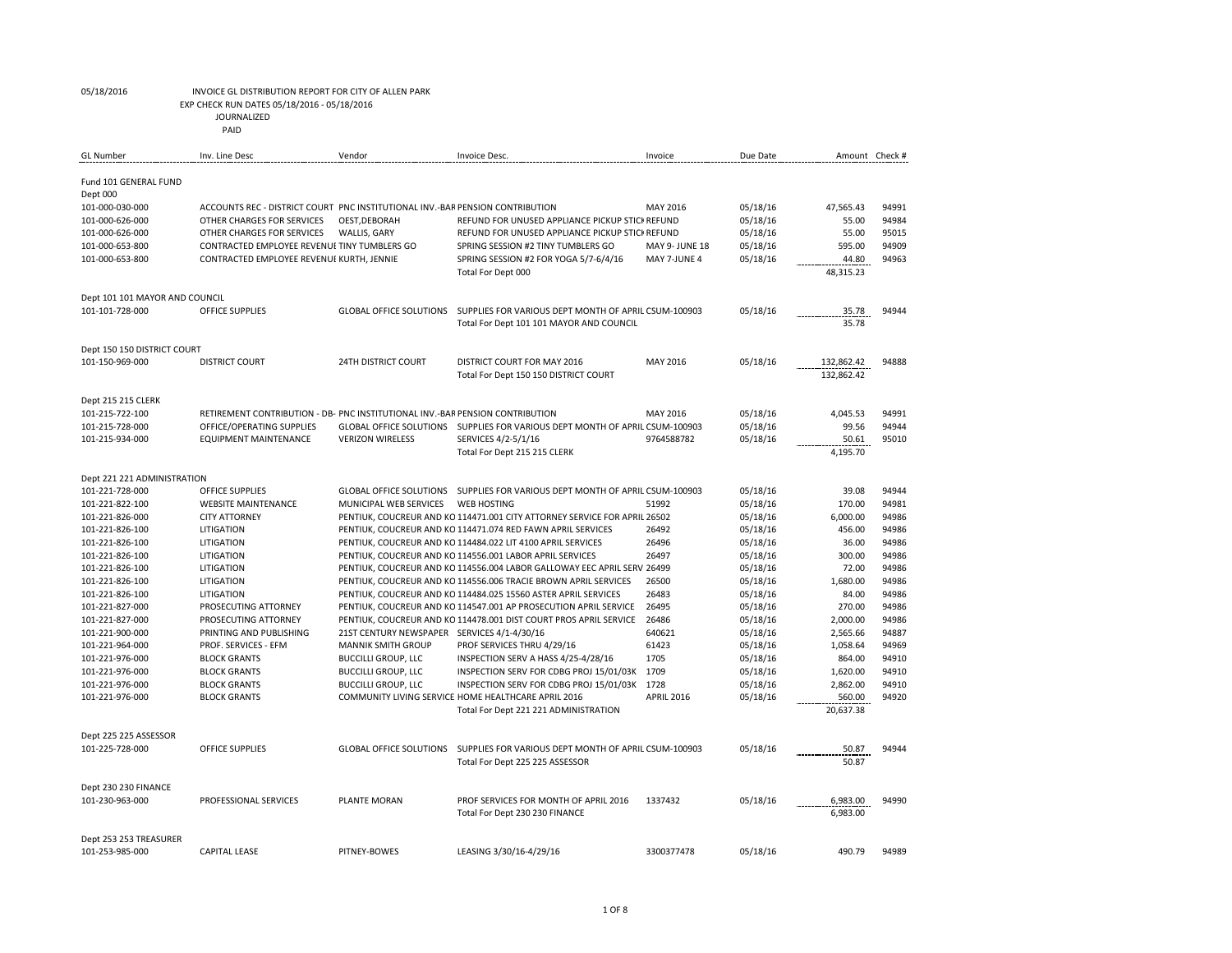EXP CHECK RUN DATES 05/18/2016 - 05/18/2016

JOURNALIZED

| <b>GL Number</b>               | Inv. Line Desc                                                                | Vendor                                         | Invoice Desc.                                                                | Invoice        | Due Date | Amount Check # |       |
|--------------------------------|-------------------------------------------------------------------------------|------------------------------------------------|------------------------------------------------------------------------------|----------------|----------|----------------|-------|
|                                |                                                                               |                                                | Total For Dept 253 253 TREASURER                                             |                |          | 490.79         |       |
| Dept 263 263 CITY HALL         |                                                                               |                                                |                                                                              |                |          |                |       |
| 101-263-853-000                | <b>TELEPHONE</b>                                                              | AT & T LONG DISTANCE                           | LONG DISTANCE SERVICE FOR MAY                                                | 05182016       | 05/18/16 | 3.22           | 94902 |
| 101-263-853-000                | <b>TELEPHONE</b>                                                              | AT & T                                         | PHONE SERVICES MONTH OF MAY                                                  | 05182016       | 05/18/16 | 2,337.97       | 94903 |
| 101-263-931-000                | <b>BUILDING MAINTENANCE</b>                                                   | <b>VETERANS CLEANING</b>                       | CLEANING SERVICES FOR AP CITY HALL                                           | 16-1005        | 05/18/16 | 1,573.34       | 95012 |
|                                |                                                                               |                                                | Total For Dept 263 263 CITY HALL                                             |                |          | 3,914.53       |       |
| Dept 305 305 POLICE DEPARTMENT |                                                                               |                                                |                                                                              |                |          |                |       |
| 101-305-722-100                | RETIREMENT CONTRIBUTION - DB- PNC INSTITUTIONAL INV.-BAR PENSION CONTRIBUTION |                                                |                                                                              | MAY 2016       | 05/18/16 | 62.221.42      | 94991 |
| 101-305-728-000                | OFFICE SUPPLIES                                                               |                                                | GLOBAL OFFICE SOLUTIONS SUPPLIES FOR VARIOUS DEPT MONTH OF APRIL CSUM-100903 |                | 05/18/16 | 196.91         | 94944 |
| 101-305-761-000                | PRISONER BOARD                                                                | <b>CITY OF DEARBORN</b>                        | PRISONER BOARDING FOR 4/1/16-4/30/16                                         | 0000038907     | 05/18/16 | 594.00         | 94916 |
| 101-305-805-000                | <b>VEHICLE TOWING</b>                                                         | <b>CITY TOWING</b>                             | AUCTION HELP 4/27/16                                                         | 102740         | 05/18/16 | 200.00         | 94917 |
| 101-305-805-000                | <b>VEHICLE TOWING</b>                                                         | <b>CITY TOWING</b>                             | 75 VEHICLES TOWED BY POLICE AND 12 PERSOI 4/1/16-4/15/16                     |                | 05/18/16 | 7,150.00       | 94917 |
| 101-305-805-000                | <b>VEHICLE TOWING</b>                                                         | <b>CITY TOWING</b>                             | 61 VEH TOWED BY POLICE AND 8 PERSONAL PF 4/16-4/30/16                        |                | 05/18/16 | 5,640.00       | 94917 |
| 101-305-853-000                | <b>TELEPHONE</b>                                                              | AMERICAN MESSAGING                             | CHAPLAIN PAGER SERVICE 5/15-6/14/16                                          | Z131953QE      | 05/18/16 | 14.63          | 94895 |
| 101-305-853-000                | <b>TELEPHONE</b>                                                              | <b>AT&amp;T</b>                                | PHONE SERVICES MONTH OF MAY                                                  | 05182016       | 05/18/16 | 784.71         | 94903 |
| 101-305-853-000                | TELEPHONE- KEN SIMBERLY ORDIN VERIZON WIRELESS                                |                                                | SERVICES 4/2-5/1/16                                                          | 9764588782     | 05/18/16 | 27.83          | 95010 |
| 101-305-931-000                | <b>BUILDING MAINTENANCE</b>                                                   | <b>GRAINGER</b>                                | <b>SUPPLIES</b>                                                              | 9102483634     | 05/18/16 | 213.25         | 94947 |
| 101-305-931-000                | <b>BUILDING MAINTENANCE</b>                                                   | LOWE'S                                         | SUPPLIES FOR THE MONTH OF APRIL 2016                                         | 99006314951APR | 05/18/16 | 247.58         | 94964 |
| 101-305-939-000                | <b>VEHICLE MAINTENANCE</b>                                                    | CLASSIC AUTO WASH INC.                         | CAR SERVICES FOR MONTH OF APRIL 2016                                         | 1613           | 05/18/16 | 241.80         | 94918 |
| 101-305-960-000                | <b>EDUCATION &amp; TRAINING</b>                                               | <b>FELTZ, ERON</b>                             | EXPENSES RELATED TO TRAINING                                                 | REIMBURSEMENT  | 05/18/16 | 19.88          | 94938 |
| 101-305-961-000                | POL. TRAIN-ACT 302 ST. GRANT                                                  |                                                | MICHIGAN ASSOC. OF CHIEF (EDUCATIONAL SEMINAR FOR CHIEF WILKEWITZ 200001127  |                | 05/18/16 | 255.00         | 94976 |
| 101-305-962-000                | MISCELLANEOUS                                                                 | MICHIGAN DEPT OF STATE                         | RENEWAL OF SUBSTITUTE AND SUPPRESSED LICLICENSE PLATES                       |                | 05/18/16 | 117.00         | 94977 |
| 101-305-962-000                | MISCELLANEOUS                                                                 |                                                | OCCUPATIONAL HEALTH CENTPRE-EMPLOYMENT EXAM POLICE OFFICER                   | 710883909      | 05/18/16 | 236.00         | 94983 |
|                                |                                                                               |                                                | Total For Dept 305 305 POLICE DEPARTMENT                                     |                |          | 78,160.01      |       |
| Dept 340 340 FIRE DEPARTMENT   |                                                                               |                                                |                                                                              |                |          |                |       |
| 101-340-722-100                | RETIREMENT CONTRIBUTION - DB- PNC INSTITUTIONAL INV.-BAR PENSION CONTRIBUTION |                                                |                                                                              | MAY 2016       | 05/18/16 | 48,687.58      | 94991 |
| 101-340-728-000                | <b>OFFICE SUPPLIES</b>                                                        |                                                | GLOBAL OFFICE SOLUTIONS SUPPLIES FOR VARIOUS DEPT MONTH OF APRIL CSUM-100903 |                | 05/18/16 | 40.61          | 94944 |
| 101-340-757-000                | <b>OPERATING SUPPLIES</b>                                                     | LOWE'S                                         | SUPPLIES FOR THE MONTH OF APRIL 2016                                         | 99006314951APR | 05/18/16 | 618.65         | 94964 |
| 101-340-757-500                | <b>RESCUE SUPPLIES</b>                                                        | ARROW INTERNATIONAL INC RESCUE SUPPLIES        |                                                                              | 9302510        | 05/18/16 | 360.70         | 94901 |
| 101-340-757-500                | <b>RESCUE SUPPLIES</b>                                                        | J & B MEDICAL SUPPLY, INC. RESCUE SUPPLIES     |                                                                              | 2879034        | 05/18/16 | 33.30          | 94956 |
| 101-340-757-500                | <b>RESCUE SUPPLIES</b>                                                        | J & B MEDICAL SUPPLY, INC. RESCUE SUPPLIES     |                                                                              | 2879033        | 05/19/16 | 1,232.52       | 94956 |
| 101-340-757-500                | <b>RESCUE SUPPLIES</b>                                                        | J & B MEDICAL SUPPLY, INC. RESCUE SUPPLIES     |                                                                              | 2880856        | 05/18/16 | 23.75          | 94956 |
| 101-340-757-500                | <b>RESCUE SUPPLIES</b>                                                        | J & B MEDICAL SUPPLY, INC. RESCUE SUPPLIES     |                                                                              | 2884547        | 05/18/16 | 334.19         | 94956 |
| 101-340-757-500                | <b>RESCUE SUPPLIES</b>                                                        | J & B MEDICAL SUPPLY, INC. RESCUE SUPPLIES     |                                                                              | 2894716        | 05/18/16 | 84.61          | 94956 |
| 101-340-757-500                | <b>RESCUE SUPPLIES</b>                                                        | PHYSIO CONTROL, INC                            | <b>RESCUE SUPPLIES</b>                                                       | 116106983      | 05/18/16 | 491.50         | 94988 |
| 101-340-805-000                | AMBULANCE BILLING                                                             | ACCUMED BILLING INC.                           | APRIL 2016 FIRE SERVICE 4/1-4/30/16                                          | 13428          | 05/18/16 | 4,990.61       | 94889 |
| 101-340-853-000                | TELEPHONE-EDWARD CANN                                                         | <b>VERIZON WIRELESS</b>                        | SERVICES 4/2-5/1/16                                                          | 9764588782     | 05/18/16 | 179.03         | 95010 |
| 101-340-920-000                | <b>UTILITIES</b>                                                              | <b>DTE ENERGY</b>                              | SERVICES 4/6/16-5/6/16                                                       | 05182016       | 05/18/16 | 1,848.16       | 94929 |
| 101-340-920-000                | <b>UTILITIES</b>                                                              | <b>DTE ENERGY</b>                              | SERVICES 04/05-05/05/16                                                      | 05182016       | 05/18/16 | 691.90         | 94936 |
| 101-340-931-000                | <b>BUILDING MAINTENANCE</b>                                                   | <b>GREAT LAKES ACE 18415</b>                   | SUPPLIES FOR FIRE DEPT                                                       | 1008/416       | 05/18/16 | 3.49           | 94890 |
| 101-340-931-000                | <b>BUILDING MAINTENANCE</b>                                                   | LOWE'S                                         | SUPPLIES FOR THE MONTH OF APRIL 2016                                         | 99006314951APR | 05/18/16 | 179.01         | 94964 |
| 101-340-934-000                | <b>EQUIPMENT MAINTENANCE</b>                                                  | APOLLO FIRE EQUIPMENT                          | <b>EQUIPMENT MAINTENANCE</b>                                                 | 45575          | 05/18/16 | 78.00          | 94899 |
| 101-340-939-000                | <b>VEHICLE MAINTENANCE</b>                                                    | <b>BELLE TIRE DISTRIBUTORS</b>                 | SERVICE AND PARTS FOR FIRE DEPT                                              | 27907309       | 05/18/16 | 801.98         | 94906 |
| 101-340-939-000                | <b>VEHICLE MAINTENANCE</b>                                                    | <b>HALT FIRE</b>                               | <b>VEHICLE MAINTENANCE</b>                                                   | S0070436       | 05/18/16 | 1,145.76       | 94951 |
| 101-340-939-000                | <b>VEHICLE MAINTENANCE</b>                                                    | <b>HALT FIRE</b>                               | <b>VEHICLE MAINTENANCE</b>                                                   | S0070437       | 05/18/16 | 886.87         | 94951 |
| 101-340-939-000                | <b>VEHICLE MAINTENANCE</b>                                                    | <b>HALT FIRE</b>                               | <b>VEHICLE MAINTENANCE</b>                                                   | S0070529       | 05/18/16 | 922.39         | 94951 |
| 101-340-939-000                | <b>VEHICLE MAINTENANCE</b>                                                    | INTERSTATE BATTERY OF SE IN SUPPLIES           |                                                                              | 69004608       | 05/18/16 | 635.64         | 94955 |
| 101-340-939-000                | <b>VEHICLE MAINTENANCE</b>                                                    | INTERSTATE BATTERY OF SE N CREDIT ON RET PARTS |                                                                              | 69004625       | 05/18/16 | (160.00)       | 94955 |
| 101-340-939-000                | <b>VEHICLE MAINTENANCE</b>                                                    | <b>VILLAGE FORD</b>                            | <b>PARTS</b>                                                                 | 181271         | 05/18/16 | 23.96          | 95013 |
| 101-340-960-000                | <b>EDUCATION &amp; TRAINING</b>                                               | LOWE'S                                         | SUPPLIES FOR THE MONTH OF APRIL 2016                                         | 99006314951APR | 05/18/16 | 74.20          | 94964 |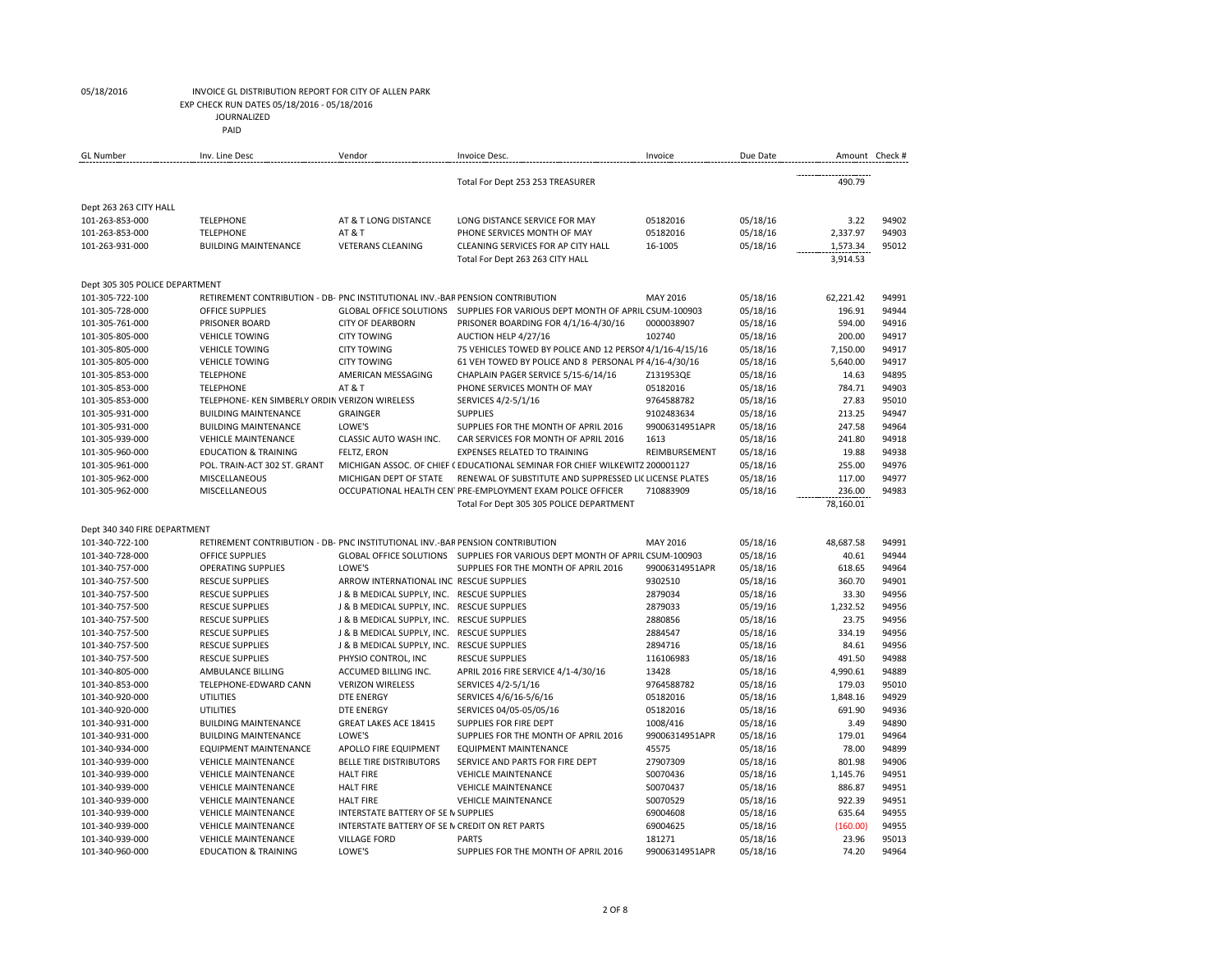EXP CHECK RUN DATES 05/18/2016 - 05/18/2016

JOURNALIZED

| <b>GL Number</b>                          | Inv. Line Desc                                                                | Vendor                              | <b>Invoice Desc</b>                                                                                        | Invoice        | Due Date | Amount Check #     |       |
|-------------------------------------------|-------------------------------------------------------------------------------|-------------------------------------|------------------------------------------------------------------------------------------------------------|----------------|----------|--------------------|-------|
| 101-340-985-000                           | <b>CAPITAL OUTLAY</b>                                                         | <b>GREAT LAKES ACE 18415</b>        | SUPPLIES FOR FIRE DEPT                                                                                     | 1014/416       | 05/18/16 | 59.90              | 94890 |
| 101-340-985-000                           | <b>CAPITAL OUTLAY</b>                                                         | APOLLO FIRE EQUIPMENT               | <b>CAPITAL OUTLAY</b>                                                                                      | 92192          | 05/18/16 | 743.51             | 94899 |
| 101-340-985-000                           | <b>CAPITAL OUTLAY</b>                                                         | <b>CARRIER RENTAL SYSTEMS</b>       | AIR CONDITIONING PKG RENTAL 5/2/16-5/29/1 001603241                                                        |                | 05/18/16 | 3,281.00           | 94913 |
| 101-340-985-000                           | <b>CAPITAL OUTLAY</b>                                                         | <b>VILLAGE FORD</b>                 | <b>COVER FOR FIRE DEPT</b>                                                                                 | 180253         | 05/18/16 | 310.00             | 95013 |
|                                           |                                                                               |                                     | Total For Dept 340 340 FIRE DEPARTMENT                                                                     |                |          | 68,602.82          |       |
| Dept 445 445 DEPARTMENT OF PUBLIC SERVICE |                                                                               |                                     |                                                                                                            |                |          |                    |       |
| 101-445-722-100                           | RETIREMENT CONTRIBUTION - DB- PNC INSTITUTIONAL INV.-BAR PENSION CONTRIBUTION |                                     |                                                                                                            | MAY 2016       | 05/18/16 | 18,277.35          | 94991 |
| 101-445-728-000                           | OFFICE SUPPLIES                                                               | <b>GLOBAL OFFICE SOLUTIONS</b>      | SUPPLIES FOR VARIOUS DEPT MONTH OF APRIL CSUM-100903                                                       |                | 05/18/16 | 58.55              | 94944 |
| 101-445-757-000                           | <b>OPERATING SUPPLIES</b>                                                     | <b>GREAT LAKES ACE 18415</b>        | <b>SUPPLIES FOR DPS</b>                                                                                    | 973/416        | 05/18/16 | 97.96              | 94890 |
| 101-445-757-000                           | <b>OPERATING SUPPLIES</b>                                                     | <b>GRAINGER</b>                     | CREDIT MEMO FOR RETURN BOMBER JACKET                                                                       | 9052642429     | 05/18/16 | (49.30)            | 94947 |
| 101-445-853-000                           | <b>TELEPHONE</b>                                                              | AT&T                                | PHONE SERVICES MONTH OF MAY                                                                                | 05182016       | 05/18/16 | 31.88              | 94903 |
| 101-445-853-000                           | TELEPHONE-GARAGE                                                              | <b>VERIZON WIRELESS</b>             | SERVICES 4/2-5/1/16                                                                                        | 9764588782     | 05/18/16 | 50.61              | 95010 |
| 101-445-920-000                           | UTILITIES- 193884900039                                                       | <b>DTE ENERGY</b>                   | SERVICES 4/6/16-5/6/16                                                                                     | 05182016       | 05/18/16 | 621.57             | 94929 |
| 101-445-920-000                           | UTILITIES                                                                     | DTE ENERGY                          | SERVICES 04/05-05/05/16                                                                                    | 05182016       | 05/18/16 | 231.98             | 94936 |
| 101-445-926-000                           | <b>STREET LIGHTING</b>                                                        | <b>DTE ENERGY</b>                   | SERVICES 4/6/16-5/6/16                                                                                     | 05182016       | 05/18/16 | 126.95             | 94929 |
| 101-445-926-000                           | STREET LIGHTING-3835-2                                                        | DTE ENERGY                          | SERVICES 3/25/16-05/04/16                                                                                  | 05182016       | 05/18/16 | 37,343.85          | 94935 |
| 101-445-931-000                           | <b>BUILDING MAINTENANCE</b>                                                   | LOWE'S                              | SUPPLIES FOR THE MONTH OF APRIL 2016                                                                       | 99006314951APR | 05/18/16 | 17.63              | 94964 |
| 101-445-939-000                           | <b>VEHICLE MAINTENANCE</b>                                                    | <b>GLENDALE AUTO VALUE</b>          | PARTS                                                                                                      | 359-103706     | 05/18/16 | 6.14               | 94942 |
| 101-445-939-000                           | <b>VEHICLE MAINTENANCE</b>                                                    | <b>GLENDALE AUTO VALUE</b>          | PARTS FOR GARAGE                                                                                           | 359-103863     | 05/18/16 | 9.95               | 94942 |
| 101-445-939-000                           | <b>VEHICLE MAINTENANCE</b>                                                    | <b>GLENDALE AUTO VALUE</b>          | PARTS FOR 2005 FORD F450                                                                                   | 359-103988     | 05/18/16 | 35.99              | 94942 |
| 101-445-939-000                           | <b>VEHICLE MAINTENANCE</b>                                                    | <b>GLENDALE AUTO VALUE</b>          | PARTS FOR 2005 FORD F450                                                                                   | 359-103928     | 05/18/16 | 211.49             | 94942 |
| 101-445-939-000                           | <b>VEHICLE MAINTENANCE</b>                                                    | <b>GLENDALE AUTO VALUE</b>          | <b>PARTS</b>                                                                                               | 359-104353     | 05/18/16 | 85.79              | 94942 |
| 101-445-939-000                           | <b>VEHICLE MAINTENANCE</b>                                                    |                                     | GLOBAL TELEMATIC SOLUTIOI MONTHLY SERVICES TRACKING DEVICES 1/27-2 22417                                   |                | 05/18/16 | 350.00             | 94945 |
| 101-445-939-000                           | <b>VEHICLE MAINTENANCE</b>                                                    | INTERSTATE BATTERY OF SE N SUPPLIES |                                                                                                            | 69004608       | 05/18/16 | 128.24             | 94955 |
| 101-445-939-000                           | <b>VEHICLE MAINTENANCE</b>                                                    | INTERSTATE BATTERY OF SE N PARTS    |                                                                                                            | 69004384       | 05/18/16 | 237.82             | 94955 |
| 101-445-939-000                           | <b>VEHICLE MAINTENANCE</b>                                                    | WILLIAM F. SELL & SON               | <b>SUPPLIES</b>                                                                                            | 207162         | 05/18/16 | 319.16             | 94998 |
| 101-445-939-000                           | <b>VEHICLE MAINTENANCE</b>                                                    | <b>VILLAGE FORD</b>                 | <b>PARTS</b>                                                                                               | 179655         | 05/18/16 | 187.24             | 95013 |
| 101-445-939-000                           | <b>VEHICLE MAINTENANCE</b>                                                    | <b>VILLAGE FORD</b>                 | <b>PARTS</b>                                                                                               | 179629         | 05/18/16 | 50.83              | 95013 |
| 101-445-962-000                           | MISCELLANEOUS                                                                 | MIDWEST MEDICAL CENTER              | DOT EXAMS AND BATS                                                                                         | 88343          | 05/18/16 | 220.00             | 94979 |
|                                           |                                                                               |                                     | Total For Dept 445 445 DEPARTMENT OF PUBLIC SERVICE                                                        |                |          | 58,651.68          |       |
| Dept 707 707 PARKS & REC                  |                                                                               |                                     |                                                                                                            |                |          |                    |       |
| 101-707-701-000                           | PERSONAL SERVICES                                                             | <b>HAWKINS, PAT</b>                 | REIMBURSEMENT FOR MILEAGE 1/2-3/31/16                                                                      | REIMBURSEMENT  | 05/18/16 | 457.92             | 94953 |
| 101-707-728-000                           | OFFICE SUPPLIES                                                               | <b>GLOBAL OFFICE SOLUTIONS</b>      | SUPPLIES FOR VARIOUS DEPT MONTH OF APRIL CSUM-100903                                                       |                | 05/18/16 | 51.59              | 94944 |
| 101-707-760-000                           | SENIOR ACTIVITIES                                                             | GORDON FOOD SERV.                   | SUPPLIES FOR COMM CTR                                                                                      | 917043867      | 05/18/16 | 19.99              | 94946 |
| 101-707-784-000                           | <b>PARK SERVICES</b>                                                          | PARK ATHLETIC SUPPLY                | HOME PLATES FOR PARKS AND REC                                                                              | 155868         | 05/18/16 | 331.80             | 94985 |
| 101-707-801-001                           | <b>LAWN SERVICES</b>                                                          | U S LAWNS OF LIVONIA                | GRASS SERVICES FROM 4/27-5/5/16                                                                            | 3025           | 05/18/16 | 2,882.00           | 95007 |
| 101-707-853-000                           | <b>TELEPHONE</b>                                                              | AT & T                              | PHONE SERVICES MONTH OF MAY                                                                                | 05182016       | 05/18/16 | 26.93              | 94903 |
| 101-707-920-000                           | UTILITIES-194036500271                                                        | <b>DTE ENERGY</b>                   | SERVICES 4/6/16-5/6/16                                                                                     | 05182016       | 05/18/16 | 184.17             | 94929 |
| 101-707-920-000                           | UTILITIES- 457346800180                                                       | <b>DTE ENERGY</b>                   | SERVICES 04/05-05/05/16                                                                                    | 05182016       | 05/18/16 | 199.15             | 94936 |
| 101-707-962-000                           | MISCELLANEOUS                                                                 |                                     | COMPREHENSIVE TESTING SC BAT & NON DOT UDS G MCFARLAND W PIOTRA 2157<br>Total For Dept 707 707 PARKS & REC |                | 05/18/16 | 248.00<br>4,401.55 | 94921 |
|                                           |                                                                               |                                     |                                                                                                            |                |          |                    |       |
| Dept 751 751 COMMUNITY CENTER             |                                                                               |                                     |                                                                                                            |                |          |                    |       |
| 101-751-757-000                           | <b>OPERATING SUPPLIES</b>                                                     | <b>GREAT LAKES ACE 18415</b>        | SUPPLIES FOR GARDENING CLASS                                                                               | 999/416        | 05/18/16 | 7.99               | 94890 |
| 101-751-757-000                           | <b>OPERATING SUPPLIES</b>                                                     | GORDON FOOD SERV.                   | SUPPLIES FOR PARK AND REC                                                                                  | 846124317      | 05/18/16 | 44.44              | 94946 |
| 101-751-757-000                           | <b>OPERATING SUPPLIES</b>                                                     | GORDON FOOD SERV.                   | SUPPLIES FOR SENIOR TEA                                                                                    | 846123929      | 05/18/16 | 25.98              | 94946 |
| 101-751-757-000                           | <b>OPERATING SUPPLIES</b>                                                     | GORDON FOOD SERV.                   | SUPPLIES FOR PARKS AND REC                                                                                 | 917043973      | 05/18/16 | 27.98              | 94946 |
| 101-751-757-000                           | <b>OPERATING SUPPLIES</b>                                                     | GORDON FOOD SERV.                   | SUPPLIES PARK AND REC                                                                                      | 917043877      | 05/18/16 | 19.48              | 94946 |
| 101-751-757-000                           | <b>OPERATING SUPPLIES</b>                                                     | GORDON FOOD SERV.                   | SUPPLIES FOR PARK AND REC                                                                                  | 846124164      | 05/18/16 | 53.84              | 94946 |
| 101-751-757-000                           | <b>OPERATING SUPPLIES</b>                                                     | MCFARLAND, GAIL                     | REIMBURSEMENT OF COMM CTR SUPPLIES                                                                         | REIMBURSEMENT  | 05/18/16 | 251.35             | 94971 |
| 101-751-757-000                           | <b>OPERATING SUPPLIES</b>                                                     | PROPANE SERVICES                    | <b>MOTOR FUEL</b>                                                                                          | U0102881       | 05/18/16 | 241.84             | 94993 |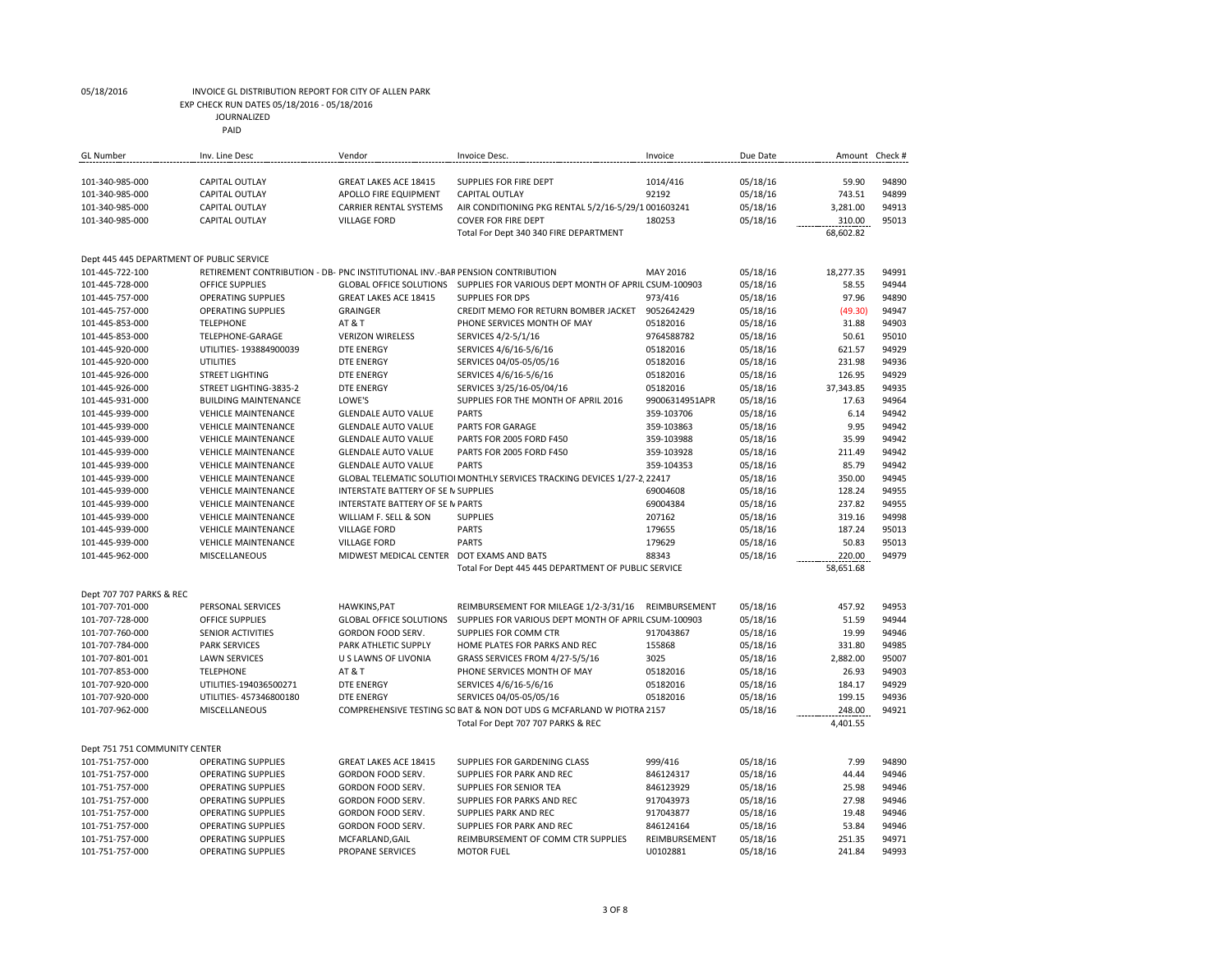EXP CHECK RUN DATES 05/18/2016 - 05/18/2016

JOURNALIZED

| <b>GL Number</b>                                                                                                                                                                                              | Inv. Line Desc                                                                                                                                                                                                                                                                                                                           | Vendor                                                                                                                                                                                                                           | Invoice Desc.                                                                                                                                                                                                                                                                                                                                                                                                                                                                     | Invoice                                                                                                | Due Date                                                                                                                         |                                                                                                                                   | Amount Check #                                                                                  |
|---------------------------------------------------------------------------------------------------------------------------------------------------------------------------------------------------------------|------------------------------------------------------------------------------------------------------------------------------------------------------------------------------------------------------------------------------------------------------------------------------------------------------------------------------------------|----------------------------------------------------------------------------------------------------------------------------------------------------------------------------------------------------------------------------------|-----------------------------------------------------------------------------------------------------------------------------------------------------------------------------------------------------------------------------------------------------------------------------------------------------------------------------------------------------------------------------------------------------------------------------------------------------------------------------------|--------------------------------------------------------------------------------------------------------|----------------------------------------------------------------------------------------------------------------------------------|-----------------------------------------------------------------------------------------------------------------------------------|-------------------------------------------------------------------------------------------------|
| 101-751-757-000<br>101-751-920-000<br>101-751-931-000<br>101-751-931-000<br>101-751-931-000<br>101-751-931-000<br>101-751-931-000<br>101-751-934-000<br>101-751-934-000<br>101-751-934-000<br>101-751-934-000 | <b>OPERATING SUPPLIES</b><br><b>UTILITIES</b><br><b>BUILDING MAINTENANCE</b><br><b>BUILDING MAINTENANCE</b><br><b>BUILDING MAINTENANCE</b><br><b>BUILDING MAINTENANCE</b><br><b>BUILDING MAINTENANCE</b><br><b>EQUIPMENT MAINTENANCE</b><br><b>EQUIPMENT MAINTENANCE</b><br><b>EQUIPMENT MAINTENANCE</b><br><b>EQUIPMENT MAINTENANCE</b> | VAKIQUETTE, KATELYNN<br><b>DIRECTV</b><br><b>GREAT LAKES ACE 18415</b><br>GRAINGER<br>LOWE'S<br>C&S ICE RESURFACING SERVIC REPAIRS TO ZAMBONI<br>DSM SAW & KNIFE LLC<br>JERRY COHEN ELITE LAB INC<br><b>TRIAD SERVICE CENTER</b> | REIMBURSEMENT OF SUPPLIES FOR JUNIOR CH REIMBURSEMENT<br>SERVICES FOR 5/8-6/7/16<br>SUPPLIES FOR COMM CTR<br>FRANK TARNOWSKI PLUMBIN WOMENS BATHROOM NEAR GYM AT PARKS & 191-16<br>SUPPLIES PARKS AND REC<br>KENCO FIRE EQUIPMENT, INC ANNUAL INSPECTION OF ALL FIRE EXT<br>SUPPLIES FOR THE MONTH OF APRIL 2016<br><b>BLADE SHARPEN</b><br><b>COOLING WATER TREATMENT</b><br>SCHEDULED MAINTENANCE<br>Total For Dept 751 751 COMMUNITY CENTER<br>Total For Fund 101 GENERAL FUND | 28488923176<br>817/416<br>9080358212<br>160426-1<br>99006314951APR<br>2997<br>3123<br>7132<br>93465460 | 05/18/16<br>05/18/16<br>05/18/16<br>05/18/16<br>05/18/16<br>05/18/16<br>05/18/16<br>05/18/16<br>05/18/16<br>05/18/16<br>05/18/16 | 118.80<br>92.19<br>3.49<br>400.00<br>75.60<br>175.00<br>111.33<br>1.396.66<br>23.00<br>100.00<br>113.85<br>3,282.82<br>430,584.58 | 95008<br>94926<br>94890<br>94941<br>94947<br>94960<br>94964<br>94912<br>94928<br>94957<br>95004 |
| Fund 202 MAJOR STREET FUND                                                                                                                                                                                    |                                                                                                                                                                                                                                                                                                                                          |                                                                                                                                                                                                                                  |                                                                                                                                                                                                                                                                                                                                                                                                                                                                                   |                                                                                                        |                                                                                                                                  |                                                                                                                                   |                                                                                                 |
| Dept 475 475 TRAFFIC SERVICES<br>202-475-703-050                                                                                                                                                              | INTERFUND LABOR/EQUIP - TRAFFI MICHIGAN DEPT. OF TRANSP(SIGNAL ENERGY 1/1/16-3/30/16                                                                                                                                                                                                                                                     |                                                                                                                                                                                                                                  | Total For Dept 475 475 TRAFFIC SERVICES                                                                                                                                                                                                                                                                                                                                                                                                                                           | SE387192                                                                                               | 05/18/16                                                                                                                         | 113.64<br>113.64                                                                                                                  | 94978                                                                                           |
| Dept 479 PRESERVATION - STREETS                                                                                                                                                                               |                                                                                                                                                                                                                                                                                                                                          |                                                                                                                                                                                                                                  |                                                                                                                                                                                                                                                                                                                                                                                                                                                                                   |                                                                                                        |                                                                                                                                  |                                                                                                                                   |                                                                                                 |
| 202-479-801-205                                                                                                                                                                                               | <b>PROF'L SERVICES -</b>                                                                                                                                                                                                                                                                                                                 | WAYNE COUNTY - ACCTS. REC TRAFFICE MNT SIGNAL 3/16                                                                                                                                                                               | Total For Dept 479 PRESERVATION - STREETS                                                                                                                                                                                                                                                                                                                                                                                                                                         | 284106                                                                                                 | 05/18/16                                                                                                                         | 955.00<br>955.00                                                                                                                  | 95020                                                                                           |
| Dept 505 CONSTRUCTION - STREETS<br>202-505-985-200                                                                                                                                                            | CAPITAL OUTLAY - STATE GRANTS AL'S ASPHALT PAVING CO.                                                                                                                                                                                                                                                                                    |                                                                                                                                                                                                                                  | 4TH PAYMENT FOR PARK AVE RESURFACING PN ALN-2026-02T<br>Total For Dept 505 CONSTRUCTION - STREETS                                                                                                                                                                                                                                                                                                                                                                                 |                                                                                                        | 05/18/16                                                                                                                         | 8,733.82<br>8,733.82                                                                                                              | 94893                                                                                           |
|                                                                                                                                                                                                               |                                                                                                                                                                                                                                                                                                                                          |                                                                                                                                                                                                                                  | Total For Fund 202 MAJOR STREET FUND                                                                                                                                                                                                                                                                                                                                                                                                                                              |                                                                                                        |                                                                                                                                  | 9,802.46                                                                                                                          |                                                                                                 |
| Fund 203 LOCAL STREET FUND<br>Dept 479 PRESERVATION - STREETS<br>203-479-801-200<br>203-479-801-205                                                                                                           | PROF'L SERVICES - PRESERVATION BUCCILLI GROUP, LLC                                                                                                                                                                                                                                                                                       |                                                                                                                                                                                                                                  | SERV CONSTR-GARFIELD, SHEN, NIV GV CEMENT CONTRACTING C PROGRESS PMT #1 FOR PVEMENT REPLACEMEN JOB AP-11<br>INSPECTION SERV R DAY AND K BUCCILLI 4/23/1687<br>Total For Dept 479 PRESERVATION - STREETS<br>Total For Fund 203 LOCAL STREET FUND                                                                                                                                                                                                                                   |                                                                                                        | 05/18/16<br>05/18/16                                                                                                             | 255,794.18<br>473.04<br>256,267.22<br>256,267.22                                                                                  | 94949<br>94910                                                                                  |
| Fund 226 RUBBISH FUND<br>Dept 450 450 RUBBISH<br>226-450-817-000<br>226-450-819-000<br>226-450-819-000                                                                                                        | <b>WASTE DISPOSAL</b><br><b>WASTE DISPOSAL</b><br><b>WASTE DISPOSAL</b>                                                                                                                                                                                                                                                                  | RIVERVIEW, CITY OF<br>RIVERVIEW, CITY OF                                                                                                                                                                                         | ADVANCED DISPOSAL SERVIC MSW, RECYCLE, YARD WASTE BULK SERVICE FOR V30001214972<br>REMOVAL OF LIMBS LOGS FOR MARCH<br>MUNICIPAL COMPACTED FOR MARCH 2016<br>Total For Dept 450 450 RUBBISH<br>Total For Fund 226 RUBBISH FUND                                                                                                                                                                                                                                                     | 77546<br>77547                                                                                         | 05/18/16<br>05/18/16<br>05/18/16                                                                                                 | 124,884.33<br>185.09<br>17,860.27<br>142,929.69<br>142,929.69                                                                     | 94891<br>94995<br>94995                                                                         |
| Fund 249 BUILDING FUND<br>Dept 000<br>249-000-246-000<br>249-000-246-000<br>249-000-607-000<br>249-000-607-000                                                                                                | PLANNING/ZONING REVIEW ESCR( BUCCILLI GROUP, LLC<br>PLANNING/ZONING REVIEW ESCR( BUCCILLI GROUP, LLC<br><b>FEES REVENUE</b><br><b>FEES REVENUE</b>                                                                                                                                                                                       | <b>DAWSON LLC</b>                                                                                                                                                                                                                | INSPECTION SERV D POULOS 4/11/16<br>INSPECTION SERV D POULOS 4/13/16<br>APARTMENT VENTURES LLC REGISTERED AS RENTAL PROPERTY IN ERROR<br>REGISTERED AS RENTAL PROPERTY IN ERROR                                                                                                                                                                                                                                                                                                   | 1673<br>1674<br><b>REFUND</b><br><b>REFUND</b>                                                         | 05/18/16<br>05/18/16<br>05/18/16<br>05/18/16                                                                                     | 108.00<br>108.00<br>200.00<br>200.00                                                                                              | 94910<br>94910<br>94897<br>94922                                                                |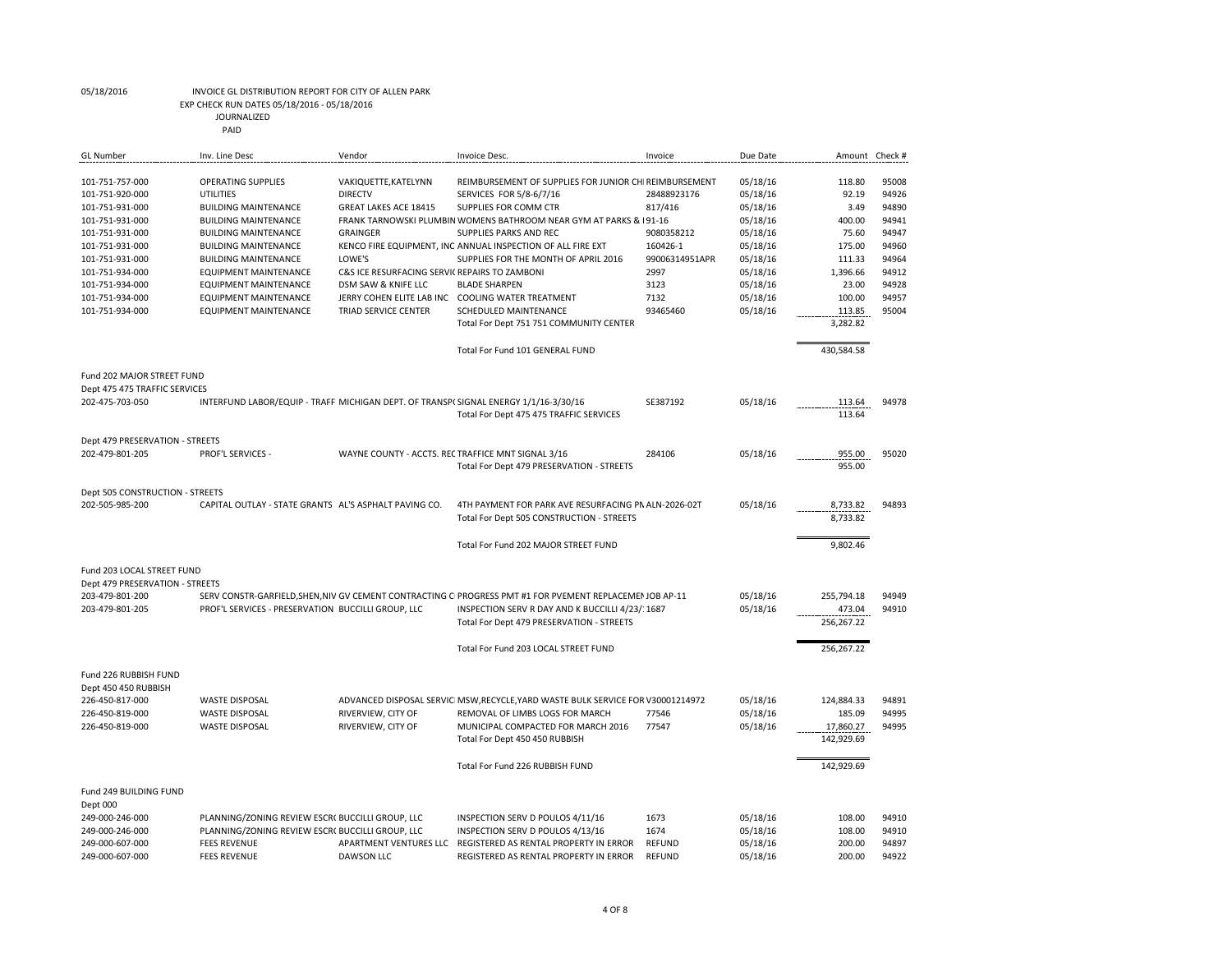## 05/18/2016 INVOICE GL DISTRIBUTION REPORT FOR CITY OF ALLEN PARK EXP CHECK RUN DATES 05/18/2016 - 05/18/2016

JOURNALIZED

| <b>GL Number</b>                               | Inv. Line Desc                                                                | Vendor                         | Invoice Desc.                                                                        | Invoice                  | Due Date | Amount Check #      |                |
|------------------------------------------------|-------------------------------------------------------------------------------|--------------------------------|--------------------------------------------------------------------------------------|--------------------------|----------|---------------------|----------------|
|                                                |                                                                               |                                | Total For Dept 000                                                                   |                          |          | 616.00              |                |
| Dept 371 371 BUILDING DEPARTMENT               |                                                                               |                                |                                                                                      |                          |          |                     |                |
| 249-371-722-100                                | RETIREMENT CONTRIBUTION - DB- PNC INSTITUTIONAL INV.-BAR PENSION CONTRIBUTION |                                |                                                                                      | MAY 2016                 | 05/18/16 | 5,492.50            | 94991          |
| 249-371-821-000                                | MECHANICAL INSPECTIONS                                                        | CARNILL, STEVE                 | MECHANICAL INSPECTIONS FOR APRIL                                                     | <b>APRIL 2016</b>        | 05/18/16 | 1,269.10            | 94914          |
| 249-371-822-000                                | PLUMBING INSPECTIONS                                                          | HALASH, JEROME                 | PLUMBING INSPECTIONS                                                                 | <b>APRIL 2016</b>        | 05/18/16 | 980.70              | 94952          |
| 249-371-853-000                                | TELEPHONE- D BOOMER                                                           | <b>VERIZON WIRELESS</b>        | SERVICES 4/2-5/1/16                                                                  | 9764588782               | 05/18/16 | 50.05               | 95010          |
| 249-371-959-000                                | PLANNING & ZONING                                                             | <b>BUCCILLI GROUP, LLC</b>     | ENG DEPT 4/18-4/21/16                                                                | 1685                     | 05/18/16 | 1.080.00            | 94910          |
| 249-371-959-000                                | PLANNING & ZONING                                                             | <b>BUCCILLI GROUP, LLC</b>     | ENG DEPT 4/11/16 A HASS 4/12 & 4/15/16                                               | 1672                     | 05/18/16 | 1,080.00            | 94910          |
| 249-371-959-000                                | PLANNING & ZONING                                                             | <b>GLOBAL OFFICE SOLUTIONS</b> | SUPPLIES FOR VARIOUS DEPT MONTH OF APRIL CSUM-100903                                 |                          | 05/18/16 | 297.73              | 94944          |
|                                                |                                                                               |                                | Total For Dept 371 371 BUILDING DEPARTMENT                                           |                          |          | 10,250.08           |                |
|                                                |                                                                               |                                | Total For Fund 249 BUILDING FUND                                                     |                          |          | 10,866.08           |                |
| Fund 250 DDA OPERATING                         |                                                                               |                                |                                                                                      |                          |          |                     |                |
| Dept 000                                       |                                                                               |                                |                                                                                      |                          |          |                     |                |
| 250-000-801-001                                | <b>LAWN SERVICES</b>                                                          | MY FERTILIZING CO              | MAY LATE SPRING DEVELOPER SPRAY                                                      | 96472                    | 05/18/16 | 234.00              | 94982          |
| 250-000-826-000                                | <b>LEGAL SERVICES</b>                                                         | MILLER & MILLER, P.C.          | APRIL 2016 LEAGAL SERVICES                                                           | A-5022016                | 05/18/16 | 1.250.00            | 94980          |
| 250-000-920-000                                | <b>UTILITIES</b>                                                              | COMCAST                        | DDA OFFICE SERVICE 5/13-6/12/16                                                      | 061020197244014          | 05/18/16 | 229.97              | 94919          |
| 250-000-920-000                                | <b>UTILITIES</b>                                                              | <b>DTE ENERGY</b>              | PARKING LOT LIGHTS 04/5-05/04/16                                                     | 161895800019             | 05/18/16 | 235.03              | 94931          |
| 250-000-920-000                                | <b>UTILITIES</b>                                                              | <b>DTE ENERGY</b>              | PARKING LOT LIGHTS 4/5-5/4/16                                                        | 193884900054             | 05/18/16 | 340.00              | 94932          |
| 250-000-920-000                                | <b>UTILITIES</b>                                                              | <b>DTE ENERGY</b>              | DDA OFFICE SERVICE 4/5-5/4/16                                                        | 194036500057             | 05/18/16 | 263.15              | 94933          |
| 250-000-920-000                                | <b>UTILITIES</b>                                                              | <b>DTE ENERGY</b>              | PARKING LOT LIGHT 4/6-5/5/16                                                         | 194093500016             | 05/18/16 | 115.25              | 94934          |
| 250-000-931-000                                | <b>BUILDING MAINTENANCE</b>                                                   | PROPERTY MANAGEMENT            | WINDOW CLEANING DDA OFFICE                                                           | 7837                     | 05/18/16 | 45.00               | 94992          |
| 250-000-962-000                                | MISCELLANEOUS                                                                 | <b>AKT PEERLESS</b>            | SUPPLEMENTAL PHASE II ESA                                                            | 42616                    | 05/18/16 | 2,784.83            | 94892          |
| 250-000-962-000                                | <b>MISCELLANEOUS</b>                                                          |                                | DOWNRIVER PEST CONTROL RAT ABATEMENT ON QUANDT ALLEY MNT                             | <b>APRIL 2016</b>        | 05/18/16 | 130.00              | 94927          |
| 250-000-962-000                                | MISCELLANEOUS                                                                 |                                | KECSKES, SILVER & GADD PC 17410 LEGAL SERVICE ECORSE RD                              | 18189                    | 05/18/16 | 1,467.50<br>35.00   | 94959<br>94960 |
| 250-000-962-000<br>250-000-975-000             | MISCELLANEOUS<br><b>DESIGN COMMITTEE</b>                                      | LUKE & LULU'S CAFE             | KENCO FIRE EQUIPMENT, INC FIRE EXTINGUISHER INSPECTION<br><b>GRANT REIMBURSEMENT</b> | 160503-3<br>REIMBURSMENT | 05/18/16 | 5,000.00            | 94967          |
| 250-000-997-000                                | PAYING AGENT FEES                                                             | <b>US BANK</b>                 |                                                                                      |                          | 05/18/16 |                     | 95006          |
|                                                |                                                                               |                                | 2005 BOND DEB AGENCY FEE 10/1/15-3/31/16 4277984<br>Total For Dept 000               |                          | 05/18/16 | 150.00<br>12,279.73 |                |
|                                                |                                                                               |                                | Total For Fund 250 DDA OPERATING                                                     |                          |          | 12.279.73           |                |
|                                                |                                                                               |                                |                                                                                      |                          |          |                     |                |
| Fund 265 DRUG FORFEITURE - FEDERAL<br>Dept 000 |                                                                               |                                |                                                                                      |                          |          |                     |                |
| 265-000-939-000                                | <b>VEHICLE MAINTENANCE</b>                                                    | <b>BELLE TIRE DISTRIBUTORS</b> | SERVICE AND PARTS FOR DPS AND GARAGE                                                 | 27890457                 | 05/18/16 | 1,005.44            | 94906          |
| 265-000-939-000                                | <b>VEHICLE MAINTENANCE</b>                                                    | <b>GLENDALE AUTO VALUE</b>     | PARTS FOR 2011 FORD EDGE                                                             | 359-104207               | 05/18/16 | 219.76              | 94942          |
| 265-000-939-000                                | <b>VEHICLE MAINTENANCE</b>                                                    | <b>GLENDALE AUTO VALUE</b>     | <b>PARTS</b>                                                                         | 359-104092               | 05/18/16 | 201.43              | 94942          |
| 265-000-939-000                                | <b>VEHICLE MAINTENANCE</b>                                                    | <b>GLENDALE AUTO VALUE</b>     | <b>PARTS</b>                                                                         | 359-103680               | 05/18/16 | 57.96               | 94942          |
| 265-000-939-000                                | <b>VEHICLE MAINTENANCE</b>                                                    | <b>GLENDALE AUTO VALUE</b>     | PARTS FOR 2011 FORD EDGE                                                             | 359-104334               | 05/18/16 | 226.85              | 94942          |
| 265-000-939-000                                | <b>VEHICLE MAINTENANCE</b>                                                    | <b>GRAINGER</b>                | <b>SUPPLIES</b>                                                                      | 9102483642               | 05/18/16 | 7.56                | 94947          |
| 265-000-939-000                                | <b>VEHICLE MAINTENANCE</b>                                                    | <b>VILLAGE FORD</b>            | <b>PARTS</b>                                                                         | 180361                   | 05/18/16 | 23.20               | 95013          |
| 265-000-939-000                                | <b>VEHICLE MAINTENANCE</b>                                                    | <b>VILLAGE FORD</b>            | PARTS AND SERVICES FOR GARAGE                                                        | 92420                    | 05/18/16 | 375.04              | 95013          |
| 265-000-939-000                                | <b>VEHICLE MAINTENANCE</b>                                                    | <b>VILLAGE FORD</b>            | <b>SERVICES</b>                                                                      | 171607                   | 05/18/16 | 169.97              | 95013          |
| 265-000-984-000                                | COMPUTER EQUIPMENT/SOFTWAI THOMSON REUTERS-WEST                               |                                | WEST INFO CHGS 4/1-4/30/16<br>Total For Dept 000                                     | 833912529                | 05/18/16 | 154.35<br>2,441.56  | 95003          |
|                                                |                                                                               |                                | Total For Fund 265 DRUG FORFEITURE - FEDERAL                                         |                          |          | 2,441.56            |                |
|                                                |                                                                               |                                |                                                                                      |                          |          |                     |                |
| Fund 266 DRUG FORFEITURE - STATE<br>Dept 000   |                                                                               |                                |                                                                                      |                          |          |                     |                |
| 266-000-962-000                                | <b>MISCELLANEOUS</b>                                                          | <b>FOREMOST PROMOTIONS</b>     | SUPPLIES FOR POLICE DEPT                                                             | 342251                   | 05/18/16 | 970.00              | 94940          |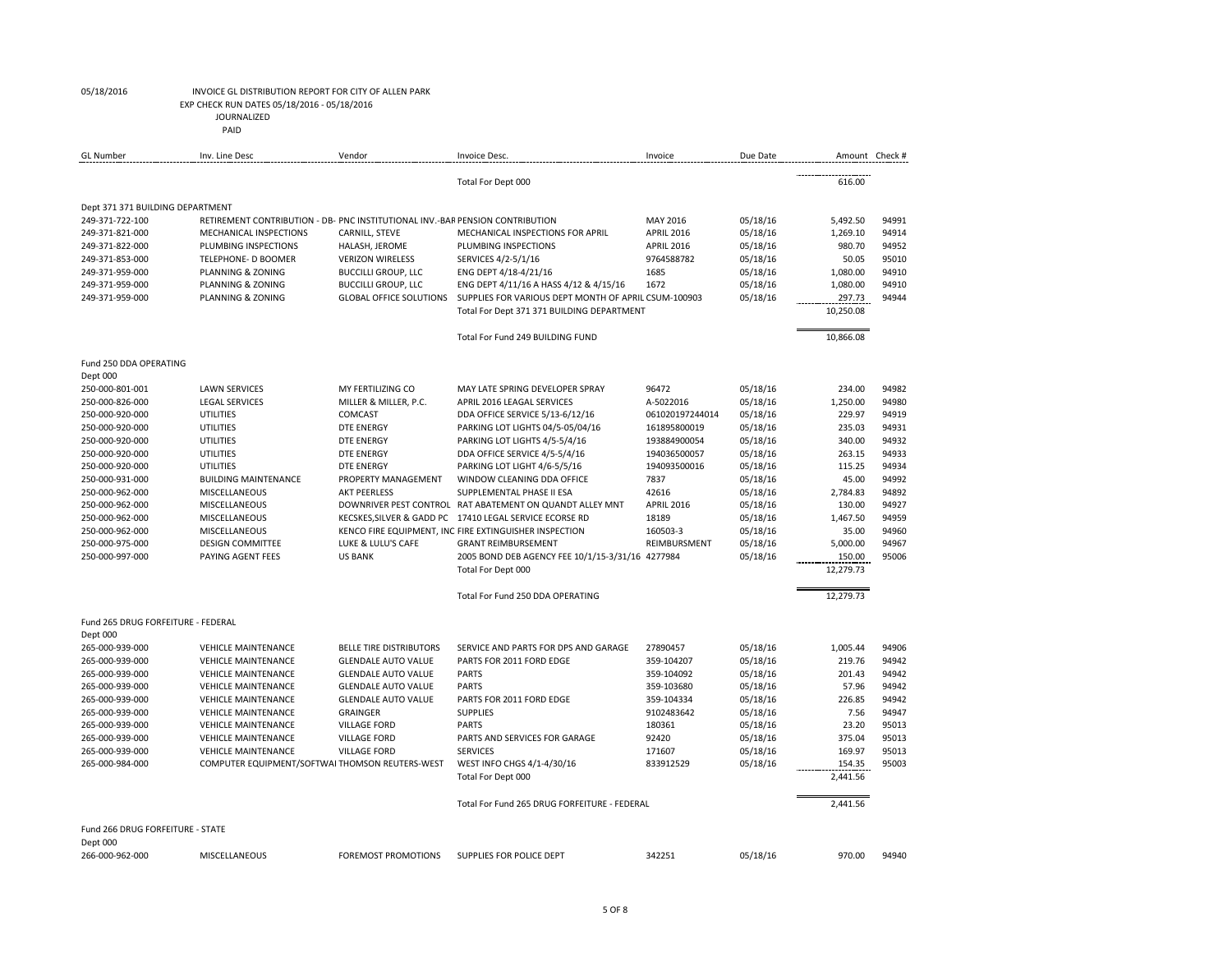EXP CHECK RUN DATES 05/18/2016 - 05/18/2016

JOURNALIZED

| <b>GL Number</b>       | Inv. Line Desc                                                                | Vendor                                             | Invoice Desc.                                                                 | Invoice        | Due Date | Amount Check # |       |
|------------------------|-------------------------------------------------------------------------------|----------------------------------------------------|-------------------------------------------------------------------------------|----------------|----------|----------------|-------|
|                        |                                                                               |                                                    | Total For Dept 000                                                            |                |          | 970.00         |       |
|                        |                                                                               |                                                    | Total For Fund 266 DRUG FORFEITURE - STATE                                    |                |          | 970.00         |       |
| Fund 271 LIBRARY       |                                                                               |                                                    |                                                                               |                |          |                |       |
| Dept 000               |                                                                               |                                                    |                                                                               |                |          |                |       |
| 271-000-728-000        | OFFICE SUPPLIES                                                               | ANYTIME WORLD WIDE PROD MOBILE PAPER RACKS         |                                                                               | 409401         | 05/18/16 | 706.18         | 94896 |
| 271-000-728-000        | OFFICE SUPPLIES                                                               |                                                    | GLOBAL OFFICE SOLUTIONS  SUPPLIES FOR VARIOUS DEPT MONTH OF APRIL CSUM-100903 |                | 05/18/16 | 147.84         | 94944 |
| 271-000-728-000        | OFFICE SUPPLIES                                                               | LOWER HURON SUPPLY CO.                             | <b>SUPPLIES FOR LIBRARY</b>                                                   | 399667         | 05/18/16 | 525.88         | 94966 |
| 271-000-728-000        | OFFICE SUPPLIES                                                               | MCKIBBEN, NANCY                                    | REIMBURSEMENT OF MISC SUPPLIES AND MAT REIMBURSEMENT                          |                | 05/18/16 | 255.31         | 94972 |
| 271-000-728-000        | <b>OFFICE SUPPLIES</b>                                                        | S&S WORLDWIDE, INC                                 | MISC SUPPLIES FOR LIBRARY                                                     | 9046464        | 05/18/16 | 106.96         | 94996 |
| 271-000-757-000        | <b>OPERATING SUPPLIES</b>                                                     | AMERICAN BUTTON MACHINI MISC SUPPLIES              |                                                                               | 116099         | 05/18/16 | 239.06         | 94894 |
| 271-000-757-000        | <b>OPERATING SUPPLIES</b>                                                     | <b>BLAKNEY, DAN</b>                                | MILEAGE AND PROGRAM SUPPLIES                                                  | REIMBURSEMENT  | 05/18/16 | 88.28          | 94907 |
| 271-000-757-000        | <b>OPERATING SUPPLIES</b>                                                     | <b>BLAKNEY, DAN</b>                                | REIMBURSEMENT FOR MATERIALS AND PROGR REIMBURSEMENT                           |                | 05/18/16 | 46.02          | 94908 |
| 271-000-757-000        | <b>OPERATING SUPPLIES</b>                                                     | SWINEHART, BRANDI                                  | REIMBURSEMENT FOR PRIZES FOR SUMMER RE REIMBURSEMENT                          |                | 05/18/16 | 211.94         | 95001 |
| 271-000-827-000        | <b>LIBRARY SERVICES</b>                                                       | UNIQUE MANAGEMENT SERV PLACEMATS 4/4-4/25/16       |                                                                               | 427515         | 05/18/16 | 62.65          | 95005 |
| 271-000-828-000        | <b>MATERIALS</b>                                                              | <b>STEINWAY INC</b>                                | <b>CDS FOR LIBRARY</b>                                                        | 33672          | 05/18/16 | 240.84         | 94900 |
| 271-000-828-000        | <b>MATERIALS</b>                                                              | <b>BAKER &amp; TAYLOR</b>                          | <b>MATERIALS FOR LIBRARY</b>                                                  | 2031974680     | 05/18/16 | 134.97         | 94905 |
| 271-000-828-000        | <b>MATERIALS</b>                                                              | <b>BAKER &amp; TAYLOR</b>                          | <b>MATERIALS FOR LIBRARY</b>                                                  | 2031947612     | 05/18/16 | 408.62         | 94905 |
| 271-000-828-000        | <b>MATERIALS</b>                                                              | <b>BLAKNEY, DAN</b>                                | REIMBURSEMENT FOR MATERIALS AND PROGR REIMBURSEMENT                           |                | 05/18/16 | 271.26         | 94908 |
| 271-000-828-000        | <b>MATERIALS</b>                                                              | MCKIBBEN, NANCY                                    | REIMBURSEMENT OF MISC SUPPLIES AND MAT REIMBURSEMENT                          |                | 05/18/16 | 111.33         | 94972 |
| 271-000-828-000        | <b>MATERIALS</b>                                                              | THE LIBRARY NETWORK                                | <b>MISC BOOKS</b>                                                             | 55079          | 05/18/16 | 231.95         | 95002 |
| 271-000-920-000        | UTILITIES                                                                     | ALLEN PARK, CITY OF.                               | WATER BILL 1/1-4/1/16 LIBRARY                                                 | 390-AL08100    | 05/18/16 | 196.50         | 94898 |
| 271-000-931-000        | <b>BUILDING MAINTENANCE</b>                                                   | DETROIT SUPPORT CENTER                             | COMMERCIAL CLEANING 5/1-5/31/16 FOR LIBR 1340234250                           |                | 05/18/16 | 835.00         | 94923 |
|                        |                                                                               |                                                    | Total For Dept 000                                                            |                |          | 4,820.59       |       |
|                        |                                                                               |                                                    | Total For Fund 271 LIBRARY                                                    |                |          | 4,820.59       |       |
| Fund 592 WATER & SEWER |                                                                               |                                                    |                                                                               |                |          |                |       |
| Dept 601 601 SEWER     |                                                                               |                                                    |                                                                               |                |          |                |       |
| 592-601-602-000        | PURCHASED WATER                                                               |                                                    | GREAT LAKES WATER AUTHOI WHOLESALE WATER USAGE FOR MONTH OF M/ MARWHOLESALE   |                | 05/18/16 | 158,108.25     | 94924 |
| 592-601-605-100        | DETROIT POLLUTANTS                                                            |                                                    | GREAT LAKES WATER AUTHOI MARCH POLLUTANT SURCHARGE FORD NEW M MARPOLLUTANT    |                | 05/18/16 | 86.48          | 94925 |
| 592-601-607-001        | SEWAGE DISPOSAL - WAYNE COUN WAYNE COUNTY                                     |                                                    | MARCH 2015 SEWAGE DISPOSAL                                                    | 279911         | 05/18/16 | 41,154.59      | 95016 |
| 592-601-607-001        | SEWAGE DISPOSAL - WAYNE COUN WAYNE COUNTY                                     |                                                    | NOV 2014 SEWAGE DISPOSAL                                                      | 279077         | 05/18/16 | 1,776.16       | 95017 |
| 592-601-607-001        | SEWAGE DISPOSAL - WAYNE COUN WAYNE COUNTY                                     |                                                    | OCT 2014 SEWAGE DISPOSAL                                                      | 279076         | 05/18/16 | 86.81          | 95018 |
| 592-601-607-001        | SEWAGE DISPOSAL - WAYNE COUN WAYNE COUNTY                                     |                                                    | SEWAGE DISPOSAL DEC 2014                                                      | 279078         | 05/18/16 | 1,790.66       | 95019 |
| 592-601-643-000        | UTILITIES                                                                     | AT & T LONG DISTANCE                               | LONG DISTANCE SERVICE FOR MAY                                                 | 05182016       | 05/18/16 | 7.95           | 94902 |
| 592-601-643-000        | <b>UTILITIES</b>                                                              | AT&T                                               | PHONE SERVICES MONTH OF MAY                                                   | 05182016       | 05/18/16 | 290.88         | 94903 |
| 592-601-643-000        | UTILITIES-194036500230                                                        | <b>DTE ENERGY</b>                                  | SERVICES 4/6/16-5/6/16                                                        | 05182016       | 05/18/16 | 3,059.27       | 94929 |
| 592-601-667-001        | <b>VEHICLE MAINTENANCE</b>                                                    | <b>BELLE TIRE DISTRIBUTORS</b>                     | SERVICE AND PARTS FOR DPS AND GARAGE                                          | 27890457       | 05/18/16 | 178.00         | 94906 |
| 592-601-667-001        | <b>VEHICLE MAINTENANCE</b>                                                    | FLEETPRIDE, INC.                                   | <b>PARTS</b>                                                                  | 77194426       | 05/18/16 | 34.68          | 94939 |
| 592-601-667-001        | <b>VEHICLE MAINTENANCE</b>                                                    | FLEETPRIDE, INC.                                   | <b>PARTS</b>                                                                  | 77201269       | 05/18/16 | 8.44           | 94939 |
| 592-601-667-001        | <b>VEHICLE MAINTENANCE</b>                                                    | INTERSTATE BATTERY OF SE IN PARTS                  |                                                                               | 69004384       | 05/18/16 | 121.04         | 94955 |
| 592-601-667-001        | <b>VEHICLE MAINTENANCE</b>                                                    | KIMBALL MIDWEST                                    | <b>PARTS</b>                                                                  | 4886848        | 05/18/16 | 991.23         | 94962 |
| 592-601-667-001        | <b>VEHICLE MAINTENANCE</b>                                                    |                                                    | WINDER POLICE EQUIPMENT SERVICES FOR 2016 FORD F250                           | 20161014       | 05/18/16 | 282.00         | 95022 |
| 592-601-673-001        | <b>MAIN MAINTENANCE</b>                                                       | JOHN D. OSBORNE TRUCKING CLASS 2 FILL SAND AND 21A |                                                                               | 086754         | 05/18/16 | 1,690.54       | 94958 |
| 592-601-673-001        | <b>MAIN MAINTENANCE</b>                                                       | LOWE'S                                             | SUPPLIES FOR THE MONTH OF APRIL 2016                                          | 99006314951APR | 05/18/16 | 131.68         | 94964 |
| 592-601-673-001        | <b>MAIN MAINTENANCE</b>                                                       | SLC METER LLC                                      | PARTS FOR WATER                                                               | 245535         | 05/18/16 | 3,066.20       | 95000 |
| 592-601-677-001        | <b>HYDRANT MAINTENANCE</b>                                                    | EJ USA, INC                                        | PARTS FOR WATER                                                               | 110160013269   | 05/18/16 | 1,976.94       | 94937 |
| 592-601-678-001        | <b>METER MAINTENANCE</b>                                                      | LOWE'S                                             | SUPPLIES FOR THE MONTH OF APRIL 2016                                          | 99006314951APR | 05/18/16 | 99.44          | 94964 |
| 592-601-678-003        | <b>PAVEMENT REPAIRS</b>                                                       |                                                    | GV CEMENT CONTRACTING C PMT #1 UTILITY PAVEMENT REPAIRS                       | JOB AP-10      | 05/18/16 | 124,941.53     | 94950 |
| 592-601-678-004        | CROSS CONNECTION PROGRAM                                                      | HYDRO DESIGNS, INC.                                | CROSS CONNECTION INSPECTION/RPT SERVICE 0038807-IN                            |                | 05/18/16 | 1,935.00       | 94954 |
| 592-601-722-100        | RETIREMENT CONTRIBUTION - DB- PNC INSTITUTIONAL INV.-BAR PENSION CONTRIBUTION |                                                    |                                                                               | MAY 2016       | 05/18/16 | 16,154.31      | 94991 |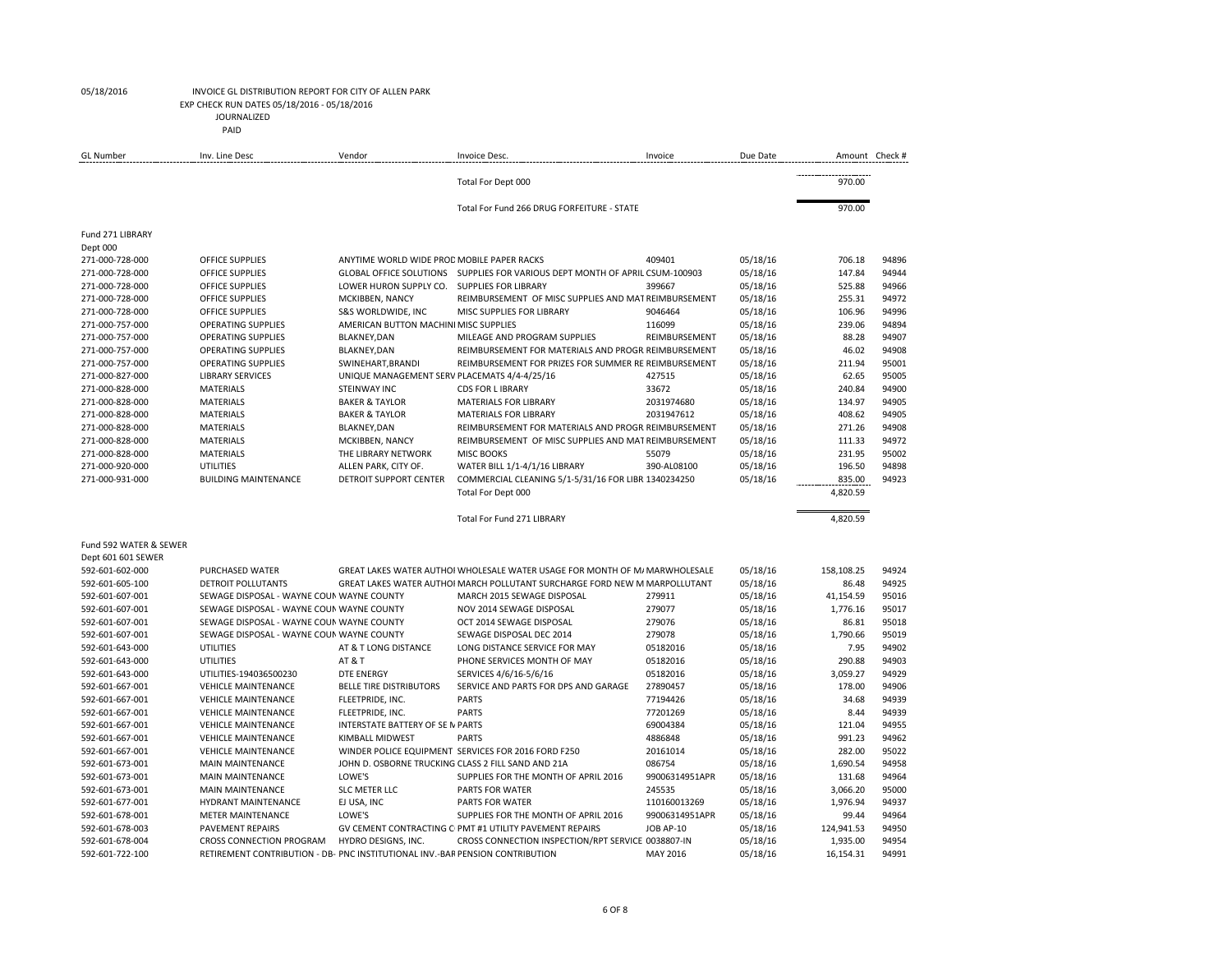### 05/18/2016 INVOICE GL DISTRIBUTION REPORT FOR CITY OF ALLEN PARK EXP CHECK RUN DATES 05/18/2016 - 05/18/2016 JOURNALIZED PAID

| <b>GL Number</b> | Inv. Line Desc                                   | Vendor                         | Invoice Desc.                                                                               | Invoice | Due Date | Amount Check # |       |
|------------------|--------------------------------------------------|--------------------------------|---------------------------------------------------------------------------------------------|---------|----------|----------------|-------|
|                  |                                                  |                                |                                                                                             |         |          |                |       |
| 592-601-921-000  | <b>OFFICE SUPPLIES</b>                           | <b>GLOBAL OFFICE SOLUTIONS</b> | SUPPLIES FOR VARIOUS DEPT MONTH OF APRIL CSUM-100903                                        |         | 05/18/16 | 138.25         | 94944 |
| 592-601-923-000  | PROFESSIONAL SERVICES                            | RITTER GIS INC                 | WATER SEWER CMMS SUPPORT SERVICES APRI 2016-0130                                            |         | 05/18/16 | 640.00         | 94994 |
| 592-601-940-500  | FAIRLANE/INDEPNCE MKT STATION METRO CONTROLS INC |                                | WORK PERFORMED AT ALLEN PARK PUMP HOLL W10243                                               |         | 05/18/16 | 1.194.52       | 94974 |
| 592-601-940-500  |                                                  |                                | FAIRLANE/INDEPNCE MKT STATIOI SECURITY CENTRAL PROTECTI BURG FIRE HOLDUP RADIO CELL BACK UP | 2473034 | 05/18/16 | 37.95          | 94997 |